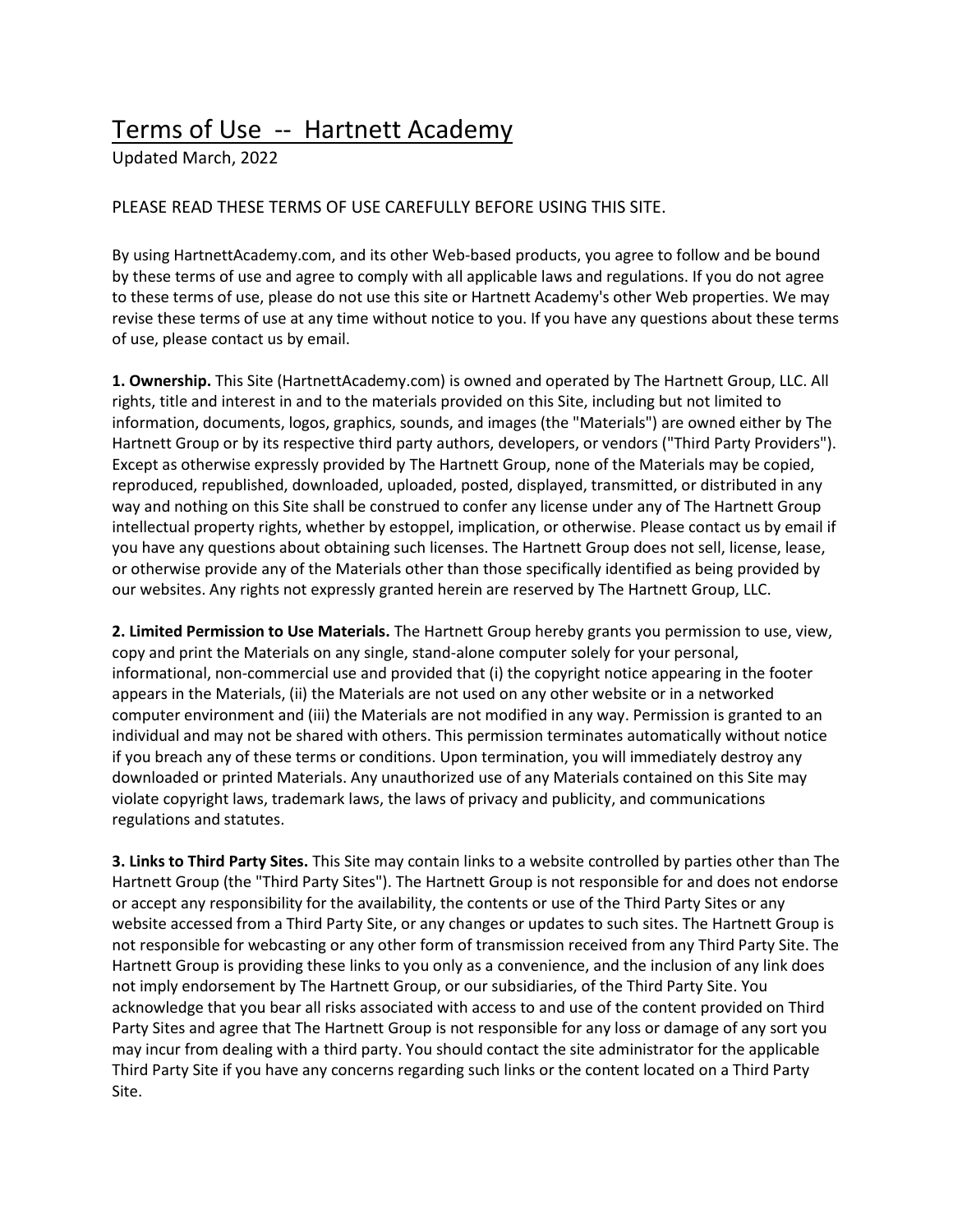**4. NO WARRANTY.** THE SITE AND ALL MATERIALS PROVIDED ON THE SITE ARE PROVIDED ON AN "AS IS" AND "AS AVAILABLE" BASIS. TO THE FULLEST EXTENT PERMITTED BY LAW, THE HARTNETT GROUP EXPRESSLY DISCLAIMS ALL WARRANTIES OF ANY KIND, WHETHER EXPRESS OR IMPLIED, INCLUDING, BUT NOT LIMITED TO, THE IMPLIED WARRANTIES OF MERCHANTABILITY, FITNESS FOR A PARTICULAR PURPOSE, TITLE, AND NON-INFRINGEMENT.

THE HARTNETT GROUP MAKES NO WARRANTY THAT: (A) THE SITE OR THE MATERIALS WILL MEET YOUR REQUIREMENTS; (B) THE SITE OR THE MATERIALS WILL BE AVAILABLE ON AN UNINTERRUPTED, TIMELY, SECURE, OR ERROR-FREE BASIS; (C) THE RESULTS THAT MAY BE OBTAINED FROM THE USE OF THE SITE, OR ANY MATERIALS OFFERED THROUGH THE SITE, WILL BE ACCURATE OR RELIABLE; OR (D) THE QUALITY OF ANY PRODUCTS, SERVICES, INFORMATION, OR OTHER MATERIAL PURCHASED OR OBTAINED BY YOU THROUGH THE SITE OR IN RELIANCE ON THE MATERIALS WILL MEET YOUR EXPECTATIONS.

ANY MATERIALS OBTAINED THROUGH THE USE OF THE SITE IS DONE AT YOUR OWN DISCRETION AND RISK. THE HARTNETT GROUP SHALL HAVE NO RESPONSIBILITY FOR ANY DAMAGE TO YOUR COMPUTER SYSTEM OR LOSS OF DATA THAT RESULTS FROM THE DOWNLOAD OF ANY CONTENT, MATERIALS, INFORMATION, OR SOFTWARE.

**5. LIMITATION OF LIABILITY.** IN NO EVENT SHALL THE HARTNETT GROUP, ITS OFFICERS, DIRECTORS, EMPLOYEES, OR AGENTS BE LIABLE FOR ANY INDIRECT, PUNITIVE, SPECIAL, INCIDENTAL, OR CONSEQUENTIAL DAMAGE (INCLUDING BUT NOT LIMITED TO LOSS OF BUSINESS, REVENUE, PROFITS, USE, DATA OR OTHER ECONOMIC ADVANTAGE), HOWEVER IT ARISES, WHETHER IN AN ACTION OF CONTRACT, NEGLIGENCE OR OTHER TORTIOUS ACTION, OR ARISING OUT OF OR IN CONNECTION WITH THE USE OR INABILITY TO USE THIS SITE OR MATERIALS AVAILABLE FROM THIS SITE, EVEN IF THE HARTNETT GROUP HAS BEEN PREVIOUSLY ADVISED OF THE POSSIBILITY OF SUCH DAMAGE. IF YOUR USE OF MATERIALS FROM THIS SITE RESULTS IN THE NEED FOR SERVICING, REPAIR, OR CORRECTION OF EQUIPMENT OR DATA, YOU ASSUME ANY COSTS THEREOF. SOME STATES DO NOT ALLOW THE EXCLUSION OR LIMITATION OF INCIDENTAL OR CONSEQUENTIAL DAMAGES, SO THE ABOVE LIMITATION OR EXCLUSION MAY NOT APPLY TO YOU.

**6. Indemnification.** You agree to defend, indemnify and hold harmless The Hartnett Group, its officers, directors, shareholders, employees, and agents from and against any and all claims, liabilities, damages, losses, or expenses, including reasonable attorneys' fees and costs, arising out of or in any way connected with your access to or use of the Site and the Materials.

**7. Unsolicited Submissions.** All comments, feedback, information, or material submitted to The Hartnett Group through or in association with this Site shall be considered non-confidential and The Hartnett Group's property, unless otherwise set forth herein or agreed to by The Hartnett Group in writing. By providing any unsolicited submissions to The Hartnett Group, or its subsidiaries, you hereby assign to The Hartnett Group, at no charge, all worldwide right, title, and interest in and to the submissions and any intellectual property rights associated therewith. The Hartnett Group, and its subsidiaries, shall be free to use and/or disseminate such submissions on an unrestricted basis for any purpose. You acknowledge that you are responsible for the submissions that you provide, including their legality, reliability, appropriateness, originality, and content.